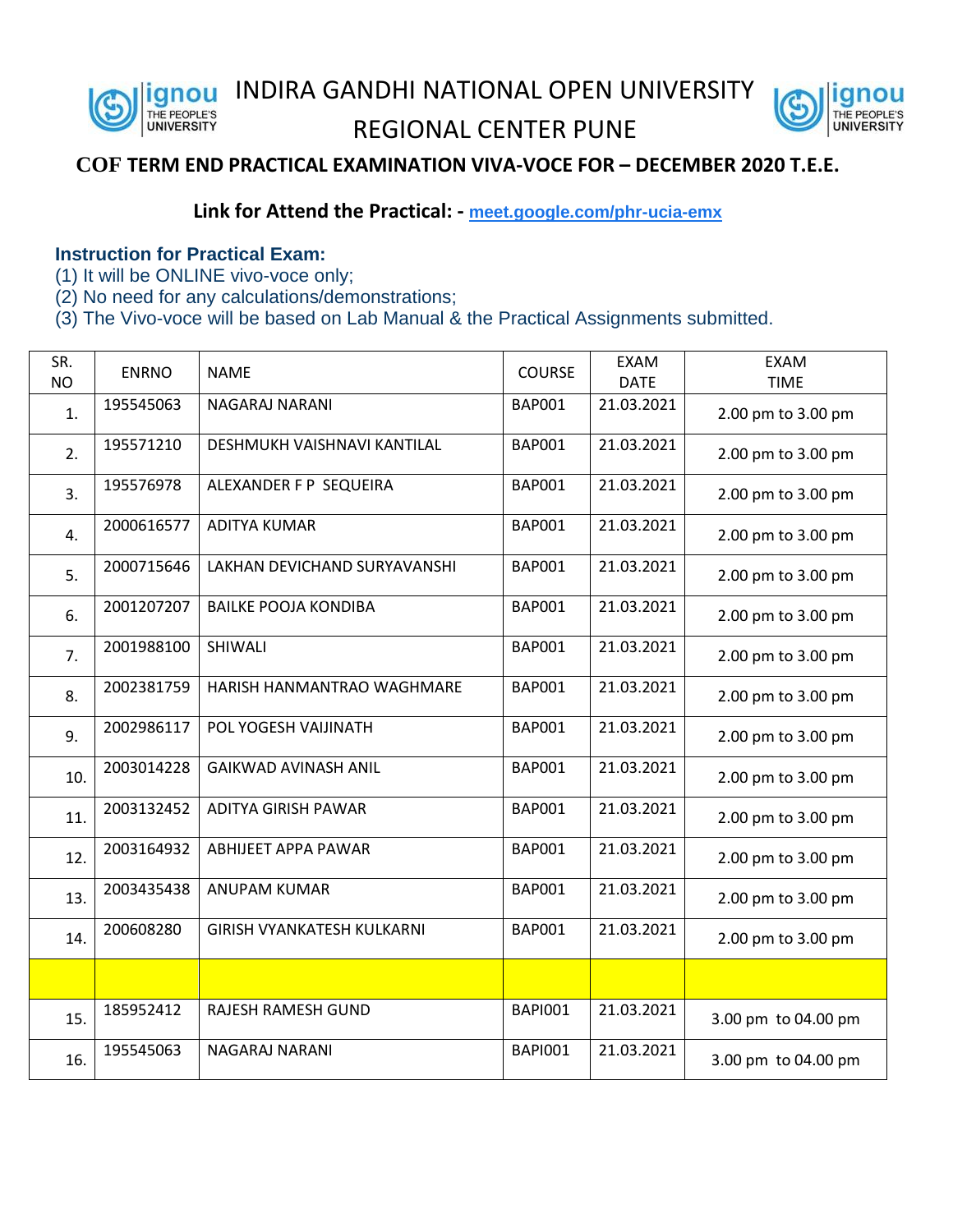| 17. | 195571210  | DESHMUKH VAISHNAVI KANTILAL               | <b>BAPI001</b> | 21.03.2021 | 3.00 pm to 04.00 pm |
|-----|------------|-------------------------------------------|----------------|------------|---------------------|
| 18. | 195576978  | ALEXANDER F P SEQUEIRA                    | <b>BAPI001</b> | 21.03.2021 | 3.00 pm to 04.00 pm |
| 19. | 2000616577 | <b>ADITYA KUMAR</b>                       | <b>BAPI001</b> | 21.03.2021 | 3.00 pm to 04.00 pm |
| 20. | 2000715646 | LAKHAN DEVICHAND SURYAVANSHI              | <b>BAPI001</b> | 21.03.2021 | 3.00 pm to 04.00 pm |
| 21. | 2001207207 | <b>BAILKE POOJA KONDIBA</b>               | <b>BAPI001</b> | 21.03.2021 | 3.00 pm to 04.00 pm |
| 22. | 2001988100 | SHIWALI                                   | <b>BAPI001</b> | 21.03.2021 | 3.00 pm to 04.00 pm |
| 23. | 2002381759 | HARISH HANMANTRAO WAGHMARE                | <b>BAPI001</b> | 21.03.2021 | 3.00 pm to 04.00 pm |
| 24. | 2002986117 | POL YOGESH VAIJINATH                      | <b>BAPI001</b> | 21.03.2021 | 3.00 pm to 04.00 pm |
| 25. | 2003014228 | GAIKWAD AVINASH ANIL                      | <b>BAPI001</b> | 21.03.2021 | 3.00 pm to 04.00 pm |
| 26. | 2003132452 | <b>ADITYA GIRISH PAWAR</b>                | <b>BAPI001</b> | 21.03.2021 | 3.00 pm to 04.00 pm |
| 27. | 2003164932 | ABHIJEET APPA PAWAR                       | <b>BAPI001</b> | 21.03.2021 | 3.00 pm to 04.00 pm |
| 28. | 2003435438 | <b>ANUPAM KUMAR</b>                       | <b>BAPI001</b> | 21.03.2021 | 3.00 pm to 04.00 pm |
|     |            |                                           |                |            |                     |
| 29. | 195545063  | NAGARAJ NARANI                            | <b>BAPI002</b> | 21.03.2021 | 4.00 pm to 05.00 pm |
| 30. | 195571210  | DESHMUKH VAISHNAVI KANTILAL               | <b>BAPI002</b> | 21.03.2021 | 4.00 pm to 05.00 pm |
| 31. | 195576978  | ALEXANDER F P SEQUEIRA                    | <b>BAPI002</b> | 21.03.2021 | 4.00 pm to 05.00 pm |
| 32. | 2000616577 | <b>ADITYA KUMAR</b>                       | <b>BAPI002</b> | 21.03.2021 | 4.00 pm to 05.00 pm |
| 33. |            | 2000715646   LAKHAN DEVICHAND SURYAVANSHI | <b>BAPI002</b> | 21.03.2021 | 4.00 pm to 05.00 pm |
| 34. | 2000991393 | MINUJ KUMAR SARMA                         | <b>BAPI002</b> | 21.03.2021 | 4.00 pm to 05.00 pm |
| 35. | 2001207207 | <b>BAILKE POOJA KONDIBA</b>               | <b>BAPI002</b> | 21.03.2021 | 4.00 pm to 05.00 pm |
| 36. | 2001988100 | SHIWALI                                   | BAPI002        | 21.03.2021 | 4.00 pm to 05.00 pm |
| 37. | 2002381759 | HARISH HANMANTRAO WAGHMARE                | BAPI002        | 21.03.2021 | 4.00 pm to 05.00 pm |
| 38. | 2002986117 | POL YOGESH VAIJINATH                      | <b>BAPI002</b> | 21.03.2021 | 4.00 pm to 05.00 pm |
| 39. | 2003014228 | GAIKWAD AVINASH ANIL                      | <b>BAPI002</b> | 21.03.2021 | 4.00 pm to 05.00 pm |
| 40. | 2003132452 | ADITYA GIRISH PAWAR                       | <b>BAPI002</b> | 21.03.2021 | 4.00 pm to 05.00 pm |
| 41. | 2003164932 | ABHIJEET APPA PAWAR                       | <b>BAPI002</b> | 21.03.2021 | 4.00 pm to 05.00 pm |